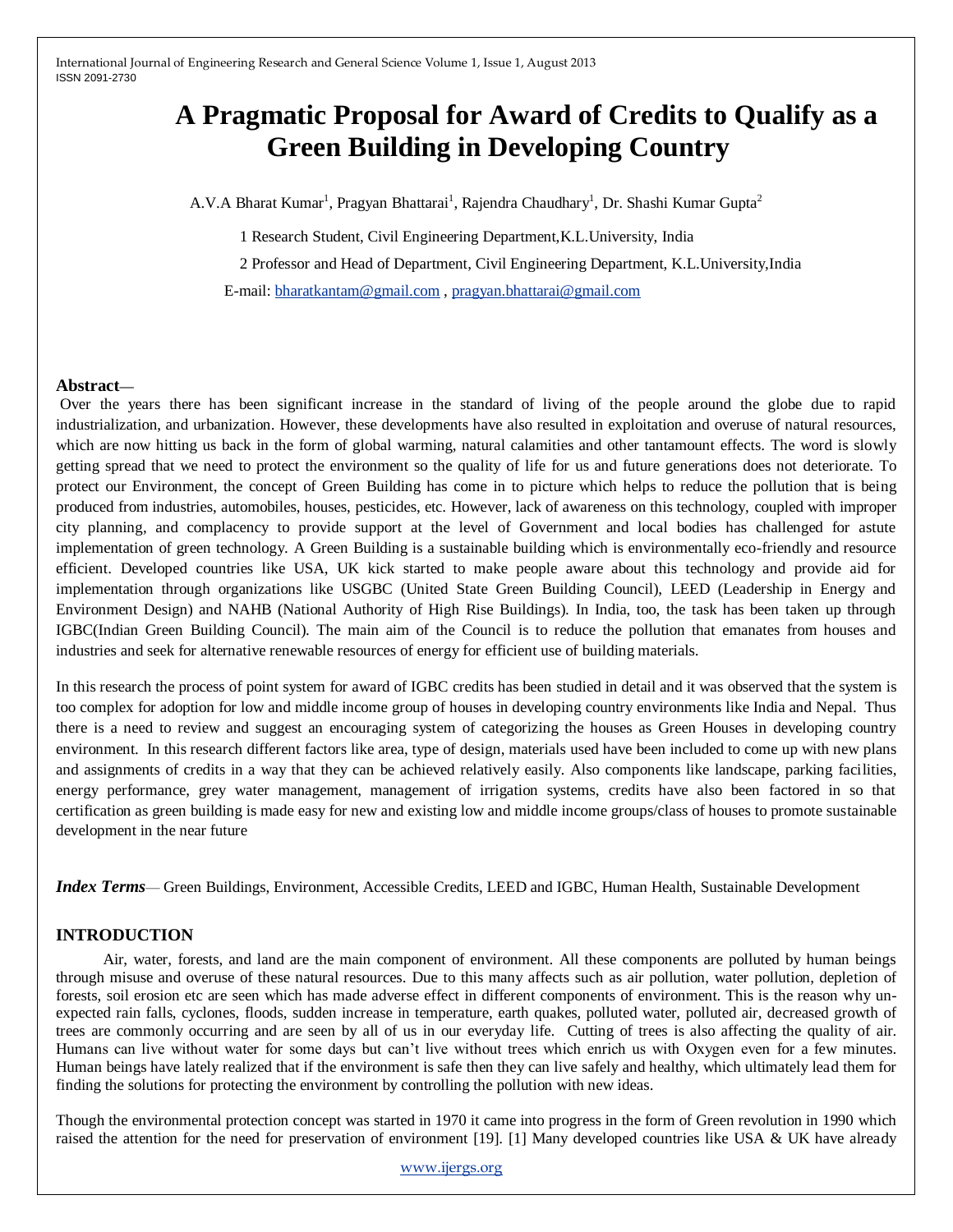started Green building concept i.e. the building that beneficially utilize renewable sources like solar energy, wind energy and water from rain water harvesting, recycling grey water etc.[20] and enhance energy efficiency by innovative design, materials that we use in the building. Developing countries like India, Nepal, and Sri Lanka have started with Green Building Council(s) that include all the specifications that are required for the Green Building like soil parameters, energy parameters, day light and ventilation parameters, innovative design etc.Right now many developed and developing countries like USA, UK, India, Nepal, Bhutan, Sri Lanka, Japan, New Zealand etc. have instituted councilsknown as: USGBC, UKBC,IGBC, NGBC,BGBC, SGBC, JGBC, NGBC etc. for the preserving the environment. It is widely understood that five parameters e.g. water use, energy consumption, type of material, site selection and planning and innovative design play important role in deciding whether a building can be rated as a green building or not.

## **ONGOING TRENDS AND ITS IMPLEMENTATION EFFECTIVENESS:**

Nowadays a green building is becoming most popular due to its effective energy conservation and eco-friendliness to the environment. The process of construction of a green building is same as construction of a normal building but the ideology is different from one another[21].The green building concept was introduced by the United States Green Building Council (USGBC). This USGBC has developed leadership in energy and environmental design (LEED) for major construction and remodeling projects [2]. LEED gives the certification for Green building and also enumerates the steps to be followed during construction. However, LEEDS certification is mostly applicable for the major constructions like multistoried buildings, commercial buildings and remodeling buildings [3].

LEED has identified 18 criteria for the certification as a green building. Each building is assessed and points are awarded based on which a building is certified as being silver, gold, or platinum rated building[22].

IGBC and other Green Building Councils have developed their own rating system.Since ultimate aim of all the green building rating systems (USGBC, LEED, NAHB, IGBC, TERI, MNRE, IBEE, CII, and IPD) is to protect the environment from the pollution that comes from the residential buildings and industries by reducing the utilization of non-renewable sources like coal, crude oil etc., and increase the utilization of natural resources like solar energy, wind energy and renewable resources which can be reused like recyclable products which are eco-friendly to environment[14].There are different organizations which are responsible for spreading the green concept worldwide like US Green Building Council (USGBC), which is a third party certification body, Bureau of Energy Efficiency (BEE), Indian Green Building Council and several other non-profitable government organizations[23]. Literature released through these organizations also confirms that green buildings are proven to be environmental friendly and result in reducing consumption of natural resources, pollution and waste and also improves the health of people [4]. Energy consumed by heating; ventilation and air conditioning (HVAC) and lighting systems utilize 60% of the electric power of the buildings, which challenges the green concept[15]. The level of utilization of such material need to be reduced and alternatives sought. These could simply be achieved by the use of photovoltaic solar cells [5] or reducing the consumption of lights through day lighting effects [6].

Different organizations also charge fee for award of green building certification. Figure 1 below shows about the registration charges of different countries. It should be emphasized that high registration charge often proves to be deterrent for people to go in for green building technology, as depicted in figure 2 below.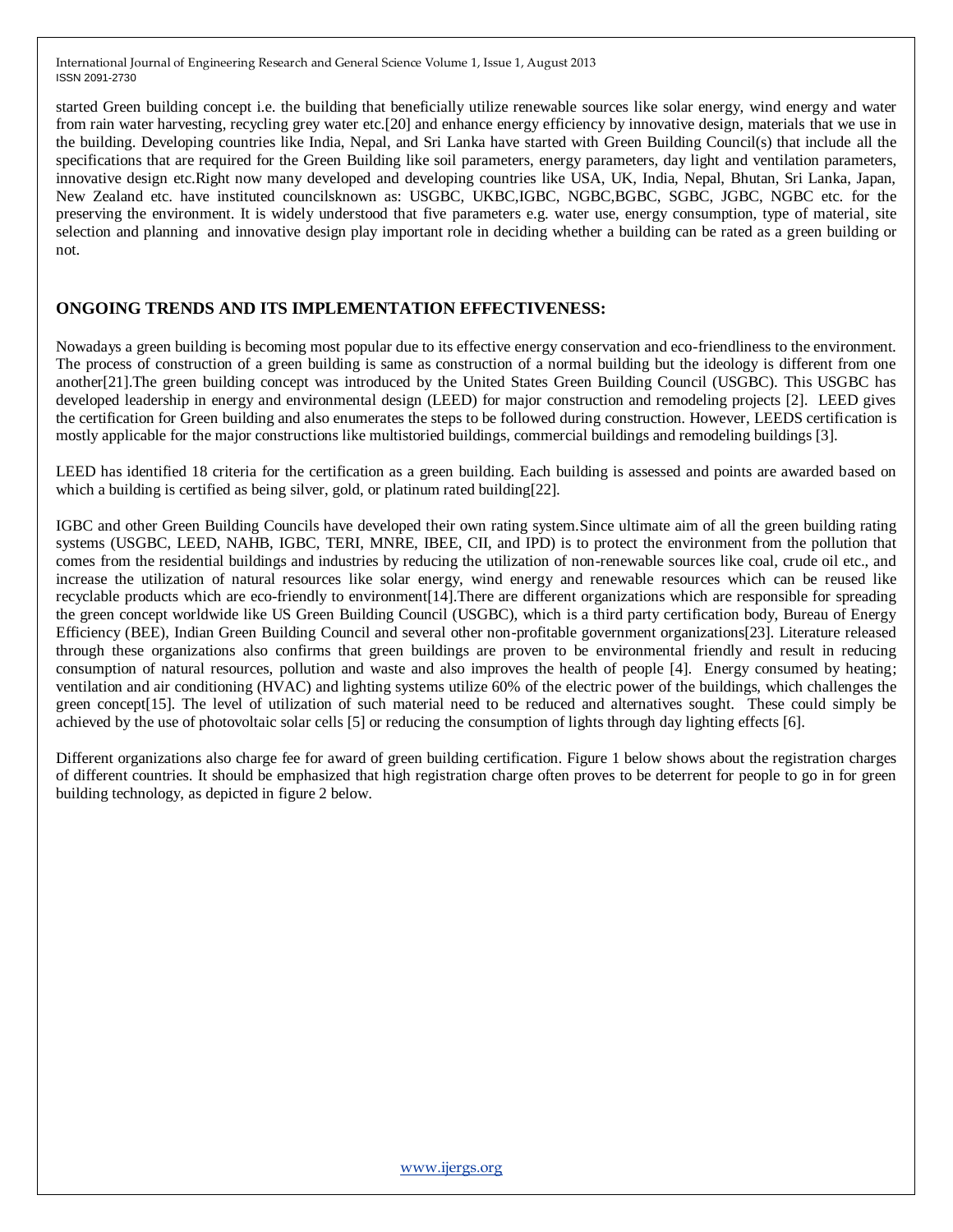

**Fig-1 Comparison of Registration Charges among different Countries [7][8][9][10][11][12]**



#### **Fig - 2 Comparison of certified buildings among different Countries**

The above figure shows the no of buildings that are certified as Green Buildings in Different Countries. This shows that awareness in the people and Government implementation is the main drawback in implementing the Green Building concept even in the developed world.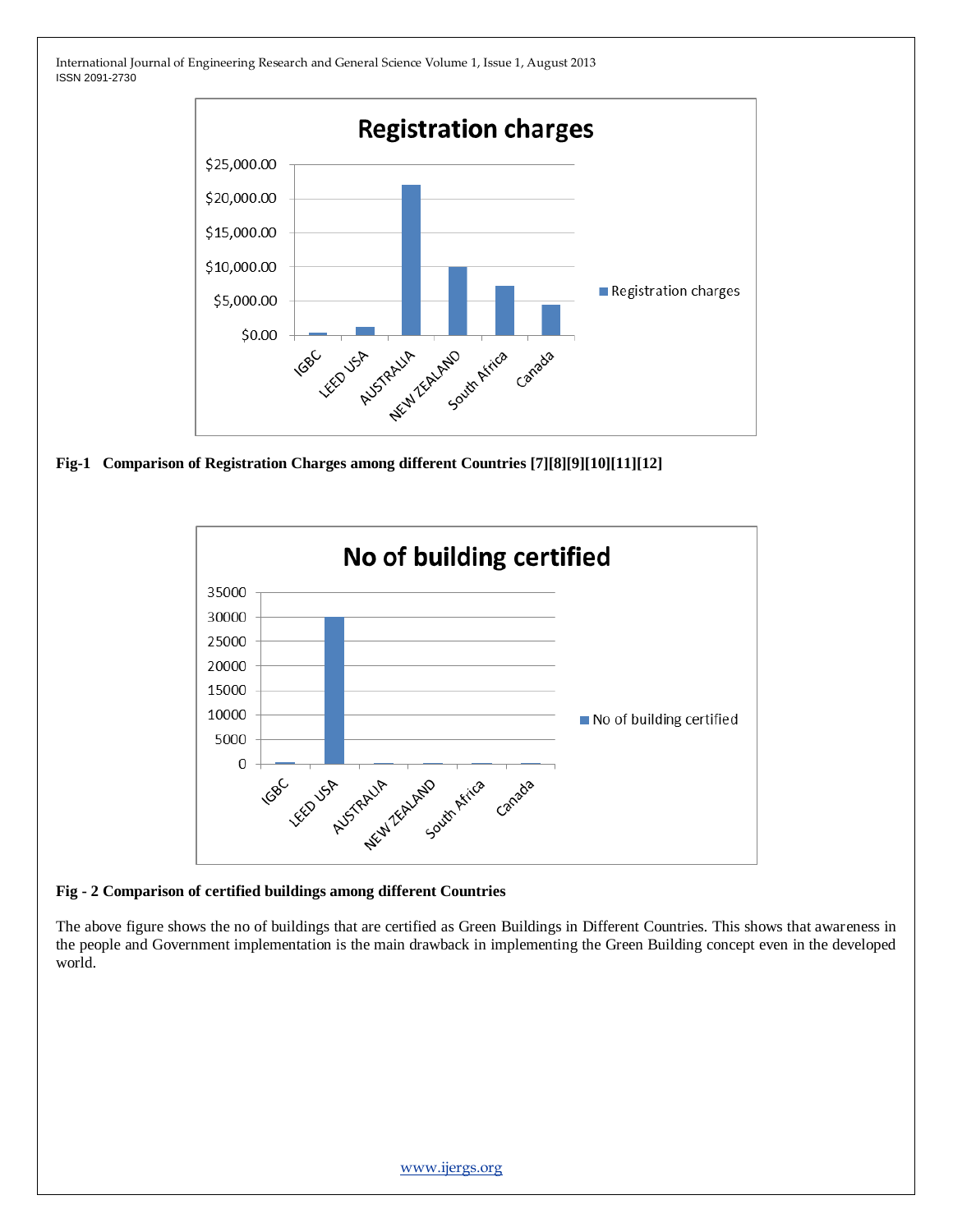Table 1 below shows the IGBC credit criteria being currently used for awarding points for building to be branded as being green building or not [7].

| <b>IGBC</b> Credits         |                                                           | Points available |                            |  |
|-----------------------------|-----------------------------------------------------------|------------------|----------------------------|--|
|                             |                                                           | Projects with    | Projects without interiors |  |
|                             |                                                           | interiors        |                            |  |
| Site selection and planning |                                                           |                  |                            |  |
| Mandatory                   | Local regulations                                         | Required         | Required                   |  |
| requirement 1               |                                                           |                  |                            |  |
| Mandatory                   | Soil erosion                                              | Required         | Required                   |  |
| requirement 2               |                                                           |                  |                            |  |
| Site credit 1.0             | <b>Basic Amenities</b>                                    | 1                | 1                          |  |
| Site credit 2.0             | Natural topography or landscape:15%,25%                   | $\overline{2}$   | $\overline{2}$             |  |
| Site credit 3.0             | Heat Island effect-Roof:50%,70%                           | $\overline{2}$   | $\overline{2}$             |  |
| Site credit 4.0             | Parking facilities for visitors                           | $\mathbf{1}$     | 1                          |  |
| Site credit 5.0             | Electric charging facility for vehicles                   | $\mathbf{1}$     | 1                          |  |
| Site credit 6.0             | Design for differently abled                              | 1                | 1                          |  |
| Site credit 7.0             | Green home guidelines-Design & post                       | $\overline{NA}$  | 1                          |  |
|                             | Occupancy                                                 |                  |                            |  |
|                             |                                                           | 8                | $\overline{9}$             |  |
|                             |                                                           |                  |                            |  |
|                             | <b>Water Efficiency</b>                                   |                  |                            |  |
| Mandatory<br>requirement 1  | Rainwater harvesting, 50%                                 | Required         | Required                   |  |
| Mandatory                   | Water efficient fixtures                                  | Required         | Required                   |  |
| requirement 2               |                                                           |                  |                            |  |
| Water credit1.0             | Turf Design: 20%, 40%                                     | 2                | $\overline{2}$             |  |
| Water credit2.0             | Drought tolerant species: 25%                             | 1                | 1                          |  |
| Water credit3.0             | Management of irrigation systems                          | $\mathbf{2}$     | $\sqrt{2}$                 |  |
| Water credit4.0             | Rainwater harvesting; 75%, 95%                            | $\mathbf{2}$     | $\sqrt{2}$                 |  |
| Water credit5.0             | Grey water treatment:50%,75%,95%                          | 3                | $\overline{3}$             |  |
| Water credit6.0             | Treated grey water for landscaping:<br>50%, 75%, 95%      | 3                | $\overline{3}$             |  |
| Water credit7.0             | Treated grey water for flushing:<br>50%, 75%, 95%         | 3                | 3                          |  |
| Water credit8.0             | Water efficient fixtures: 20%, 30%                        | $\overline{3}$   | $\overline{3}$             |  |
| Water credit9.0             | Water metering                                            | $\mathbf{1}$     | $\mathbf{1}$               |  |
|                             |                                                           | 20               | 20                         |  |
|                             | <b>Energy efficiency</b>                                  |                  |                            |  |
| Mandatory                   | CFC free Equipment                                        | Required         | Required                   |  |
| requirement 1               |                                                           |                  |                            |  |
| Mandatory                   | Minimum energy performance                                | Required         | Required                   |  |
| requirement 2               |                                                           |                  |                            |  |
| Energy Credit 1.0           | Energy performance                                        | 10               | 10                         |  |
| Energy Credit 2.0           | Energy metering                                           |                  | 1                          |  |
| Energy Credit 3.0           | refrigerators                                             | 1                | <b>NA</b>                  |  |
| Energy Credit 4.0           | Solar water heating systems:                              | $\overline{3}$   | $\overline{3}$             |  |
|                             | 50%.75%,95%                                               |                  |                            |  |
| Energy Credit 5.0           | Captive power generation                                  | 1                | 1                          |  |
| Energy Credit 6.0           | On-site renewable energy:<br>2.5%, 5%, 7.5%, 10%          | $\overline{4}$   | $\overline{4}$             |  |
| Energy Credit 7.0           | Efficient luminaries & lighting power<br>density:20%      | $\mathbf{1}$     | 1                          |  |
| Energy Credit 8.0           | Energy saving measures in other<br>appliances & equipment | $\mathbf{1}$     | 1                          |  |
| 22<br>21                    |                                                           |                  |                            |  |
|                             | <b>Materials</b>                                          |                  |                            |  |
|                             |                                                           |                  |                            |  |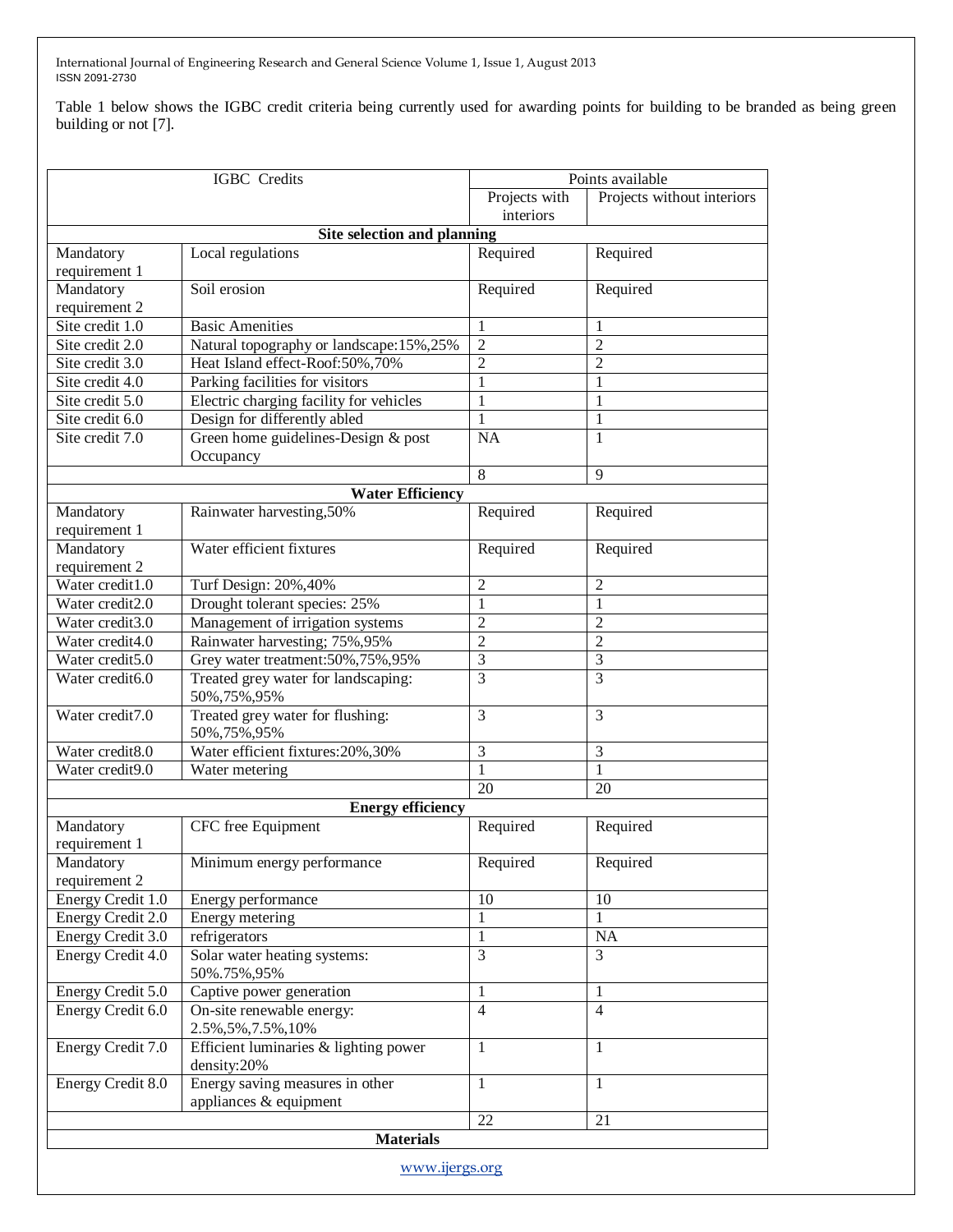| Mandatory<br>requirement 1 | Separation of waste                                       | Required        | Required       |
|----------------------------|-----------------------------------------------------------|-----------------|----------------|
| Material credit 1.0        | Waste deduction during construction: 75%                  | 1               | 1              |
| Material credit 2.0        | Organic waste management, Post<br>occupancy: 50%, 95%     | $\overline{2}$  | $\overline{2}$ |
| Material credit 3.0        | Material with recycled content: 10%, 20%                  | $\overline{c}$  | 2              |
| Material credit 4.0        | Rapidly renewable materials: 2.5%, 5%                     | $\overline{2}$  | 1              |
| Material credit 5.0        | Local materials: 50%, 75%                                 | $\overline{2}$  | $\overline{2}$ |
| Material credit 6.0        | Reuse of salvaged materials: 2.5%, 5%                     | $\overline{2}$  | $\overline{2}$ |
| Material credit 7.0        | Certified wood based materials and<br>furniture: 50%, 75% | $\overline{2}$  | $\overline{2}$ |
|                            |                                                           | $\overline{13}$ | 12             |
|                            | <b>Indoor environmental quality</b>                       |                 |                |
| Mandatory<br>requirement 1 | Tobacco smoke control                                     | Required        | Required       |
| Mandatory<br>requirement 2 | Day lightning: 50%                                        | Required        | Required       |
| Mandatory<br>requirement 3 | Fresh air ventilation                                     | Required        | Required       |
| IEQ Credit 1.0             | Exhaust systems                                           | $\overline{2}$  | <b>NA</b>      |
| IEQ Credit 2.0             | Enhanced fresh air ventilation: 30%                       | $\overline{2}$  | $\overline{2}$ |
| IEQ Credit 3.0             | Low VOC materials                                         | $\overline{2}$  | $\overline{2}$ |
| IEQ Credit 4.0             | Carpets:5%                                                | 1               | <b>NA</b>      |
| IEQ Credit 5.0             | Building flush out                                        | 1               | <b>NA</b>      |
| IEQ Credit 6.0             | Day lightning: 75%, 85%, 95%                              | $\overline{3}$  | 3              |
| IEQ Credit 7.0             | Cross ventilation                                         | $\overline{2}$  | $\overline{2}$ |
|                            |                                                           | $\overline{13}$ | $\overline{9}$ |
|                            | <b>Innovation and Design Process</b>                      |                 |                |
| <b>INN</b> Credit 1.1      | <b>Innovation and Design Process</b>                      |                 | 1              |
| INN Credit 1.2             | Innovation and Design Process                             | 1               | 1              |
| INN Credit 1.3             | Innovation and Design Process                             | 1               | 1              |
| INN Credit 2.0             | <b>IGBC AP</b>                                            | $\mathbf{1}$    | 1              |
|                            |                                                           | $\overline{4}$  | $\overline{4}$ |
|                            |                                                           | 80              | 75             |

#### **Table-1 IGBC Credits for the certification of Green Building**

## **LOCAL REGULATIONS:**

This requirement can be achieved by every person irrespective of whether he/she belongs to low class, middle class and high class. But still low class and middle class people are lagging in this requirement due to reasons like:

- Awareness about the local regulations, many people don't realize the benefits of living in healthy environment, in house or outside.
- **Municipality rules, implementation procedures and city planning are not clear enough to common masses, thereby providing** no encouragement to potential users.

#### **SOIL EROSION:**

Soil Erosion is one of the parameters of consideration for the Green Building. The top soil on the empty site is most important that contains many important nutrients that cannot be achieved easily. This soil may be transported where ever it is required for cultivation etc. due to soil erosion and improper settlements the building may sink. This requirement can be met by every class of people but due to lack of awareness about the importance soil and its properties the implementation is lagging.

## **BASIC AMENITIES***:*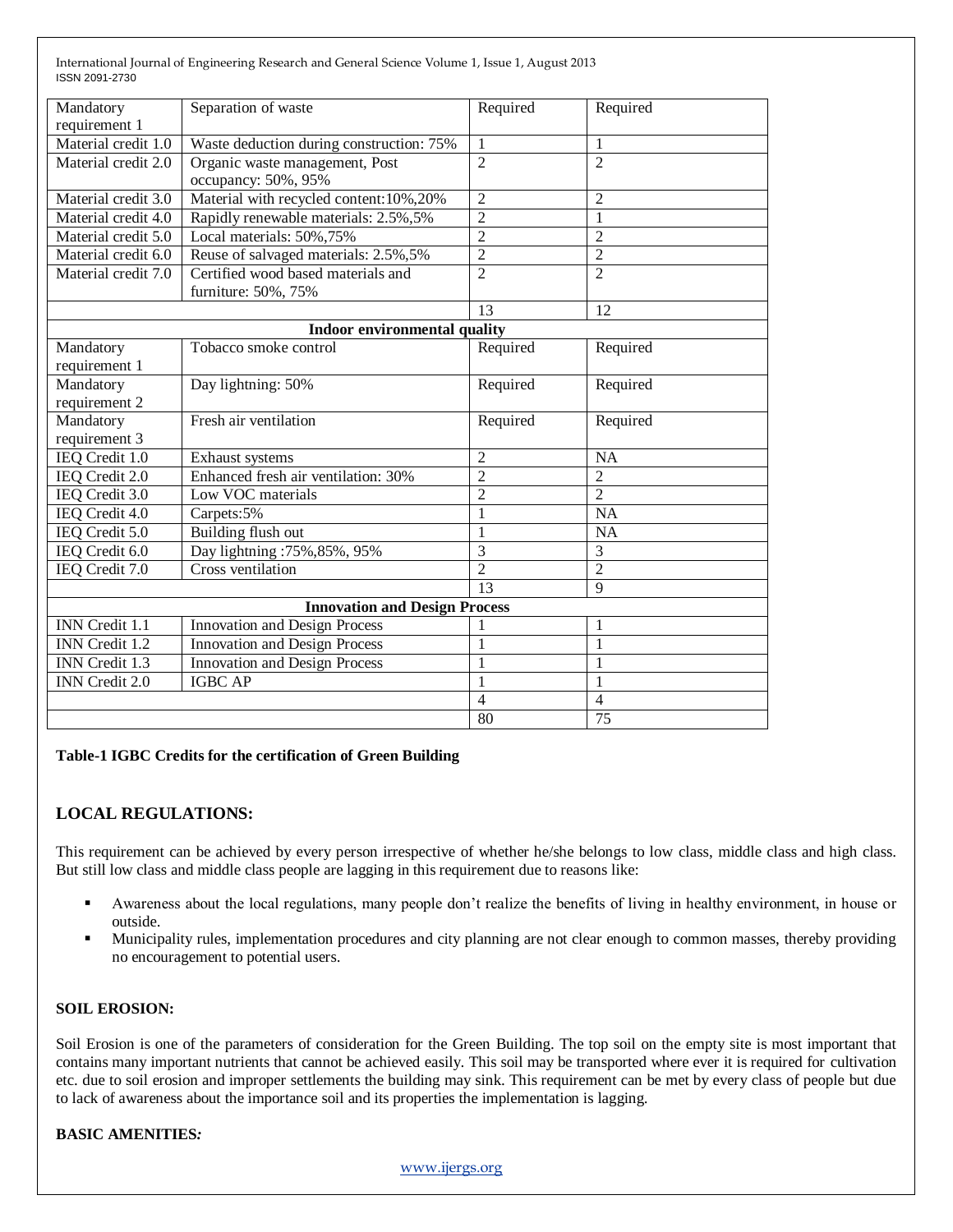At least 5 of the following basic amenities like school, college, police station, hospital, post office, retail shops, bank, temple, restaurant, electrician, laundry etc. should be nearby their house with a maximum distance of 1 Km. While in most cases this can be achieved by all groups of houses,sometimes it cannot be achieved due to improper city planning.

## **NATURAL TOPOGRAPHY AND PARKING FACILITIES:**

This can be achieved only when large areas of land are available. This requirement can be achieved only by high class people and apartments for low class and middle class people cannot achieve this requirement.

## **RAIN WATER HARVESTING:**

This is the requirement which any type of house can implement very easily and can achieve this requirement. But to achieve this to 100% usage we should motivate the uneducated people and educate them about the advantages of rain water harvesting and its uses.

## **GREY WATER TREATMENT ANDITS USAGE***:*

This can be implemented only in large houses where the land area is more so, low class people and middle class people can't achieve this requirement.

Low class and middle class people can achieve this by a scientific technique where this water can be passed through the trees and sand filter and later on it can be used for flushing purpose.

## **ENERGY PERFORMANCE:**

Energy performance such as renewable energy (solar, wind energy) and other energy efficient appliances and should be used and implemented. Scientists say that after 2050 there will be no energy from non-renewable Sources (coal, gas). So use of alternative energy i.e., renewable energy should be encouraged. So government should provide the devices working on renewable energy sources with some subsidy to low income people.

## **MATERIALS:**

Material selection is the crucial part that influences our health and the environment indirectly. It affects the human in the form of gases and to environment in the form of time of decomposition in to the soil. So, everyone should know about the type of materials and their uses and disadvantages.

## **INDOOR ENVIRONMENTAL QUALITY:**

The design of the house should encourage cross ventilation so that people who live in house can get fresh air and day light. Ventilation shall also drive away unwanted gases that are released by paints and other materials. This can be achieved by innovative design practices [18].

## **INNOVATIVE DESIGN:**

This is the design where all the important parameters such as local Regulation, Soil Erosion, Water Efficiency, Energy Efficiency, Material Selection, and Indoor Environmental Quality are included in a building. If we design building based on innovative design principles then every house can be a green building.

## **DRAWBACKS OF THE IGBC CREDITS FOR IMPLEMENTATION***:*

 The parameters like local regulations, Soil Erosion, Basic Amenities, Rainwater Harvesting, Water Efficient Fixtures, Turf Design, Waste Deduction during Construction, Local Materials, Day Lightning, Fresh Air Ventilation, Low VOC Materials, Cross Ventilation, Innovation and Design Process etc. can be acquired by every class of people but low class people and middle class people cannot implement due to lack of awareness about their advantages.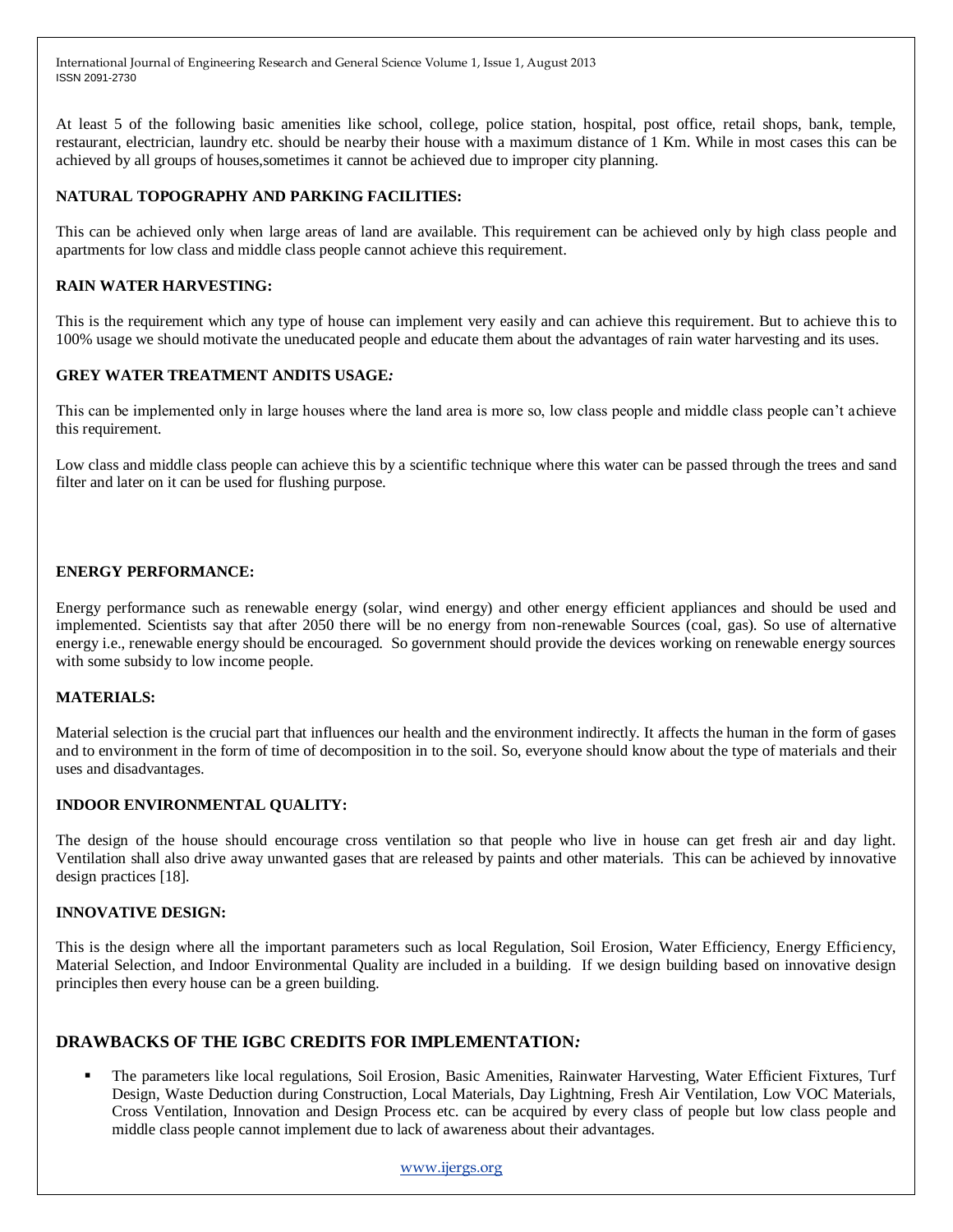- The parameters such as Natural Topography, Parking Facilities, Management of Irrigation Systems, Grey Water Treatment, Energy Performance, Solar Water Heating System, Captive Power Generation, Onsite Renewable Energy, Organic Waste Management, Carpets that are in the IGBC table cannot be acquired by the common people because they are very costly and also these are difficult to be implemented in houses of smaller areas.
- Awareness is one of the major drawbacks that is impeding the implementation of Green Building/Green Industries [16].
- Cost is another drawback where people are not showing interest to go for the Green Building. The minimum registration and certification fee is Rs 250000/- form very small independent house to medium independent house. Again they have to register the house in the municipality and pay the normal registration charges again. This is the reason why people are not going for Green Building.
- Lack of improper city planning.
- Awareness about the environment and their impacts that are being produced from industries and houses is lacking in all low and middle class people [17].

## **DISCUSSION**

- We should bring awareness to all the low class and middle class people by conducting awareness programs wherein emphasis need to be given to educate about Green Building and its advantages and Environment protection.
- Green building course should be made mandatory at the school level. Training to children should be provided through small workshops and seminars.
- By considering the low class people and middle class people conditions like type of house, annual income and their requirements, it is suggested that special IGBC crediting system as shown in Table 2 below should be used for all the low class and middle class houses and by this we can make every house as a Green Building.
- For poor and middle class people who can't afford high technology there must be a provision made for providing free consultancy service for Green Building Designs and education.
- Government should help the poor people by giving bank loans, subsidies etc.

| <b>IGBC</b> Credits         |                                         | Points available           |                            |
|-----------------------------|-----------------------------------------|----------------------------|----------------------------|
|                             |                                         | Projects with<br>interiors | Projects without interiors |
|                             | Site selection and planning             |                            |                            |
| Mandatory                   | Local regulations                       | 2                          | $\overline{2}$             |
| requirement 1               |                                         |                            |                            |
| Mandatory                   | Soil erosion                            | $\overline{2}$             | $\overline{2}$             |
| requirement 2               |                                         |                            |                            |
| Site credit 1.0             | <b>Basic Amenities</b>                  | 1                          | 1                          |
| Site credit 2.0             | Natural topography or landscape:15%,25% | Optional                   | Optional                   |
| Site credit 3.0             | Heat Island effect-Roof:50%,70%         |                            |                            |
| Site credit 4.0             | Parking facilities for visitors         | Optional                   | Optional                   |
| Site credit 5.0             | Electric charging facility for vehicles |                            |                            |
| Site credit 6.0             | Design for differently abled            |                            | 1                          |
| Site credit 7.0             | Green home guidelines-Design & post     | <b>NA</b>                  | 1                          |
|                             | Occupancy                               |                            |                            |
|                             |                                         | 8                          | $\mathbf Q$                |
|                             | <b>Water Efficiency</b>                 |                            |                            |
| Mandatory                   | Rainwater harvesting, 50%               | $\overline{4}$             | $\overline{4}$             |
| requirement 1               |                                         |                            |                            |
| Mandatory                   | Water efficient fixtures                | $\overline{2}$             | $\overline{2}$             |
| requirement 2               |                                         |                            |                            |
| Water credit1.0             | Turf Design: 20%, 40%                   | $\overline{2}$             | $\overline{2}$             |
| Water credit2.0             | Drought tolerant species: 25%           | $\overline{2}$             | $\overline{2}$             |
| Water credit3.0             | Management of irrigation systems        | Optional                   | Optional                   |
| Water credit4.0             | Rainwater harvesting; 75%, 95%          | 3                          | 3                          |
| Water credit5.0             | Grey water treatment: 50%, 75%, 95%     | 2                          | $\overline{2}$             |
| Water credit <sub>6.0</sub> | Treated grey water for landscaping:     | 1                          | 1                          |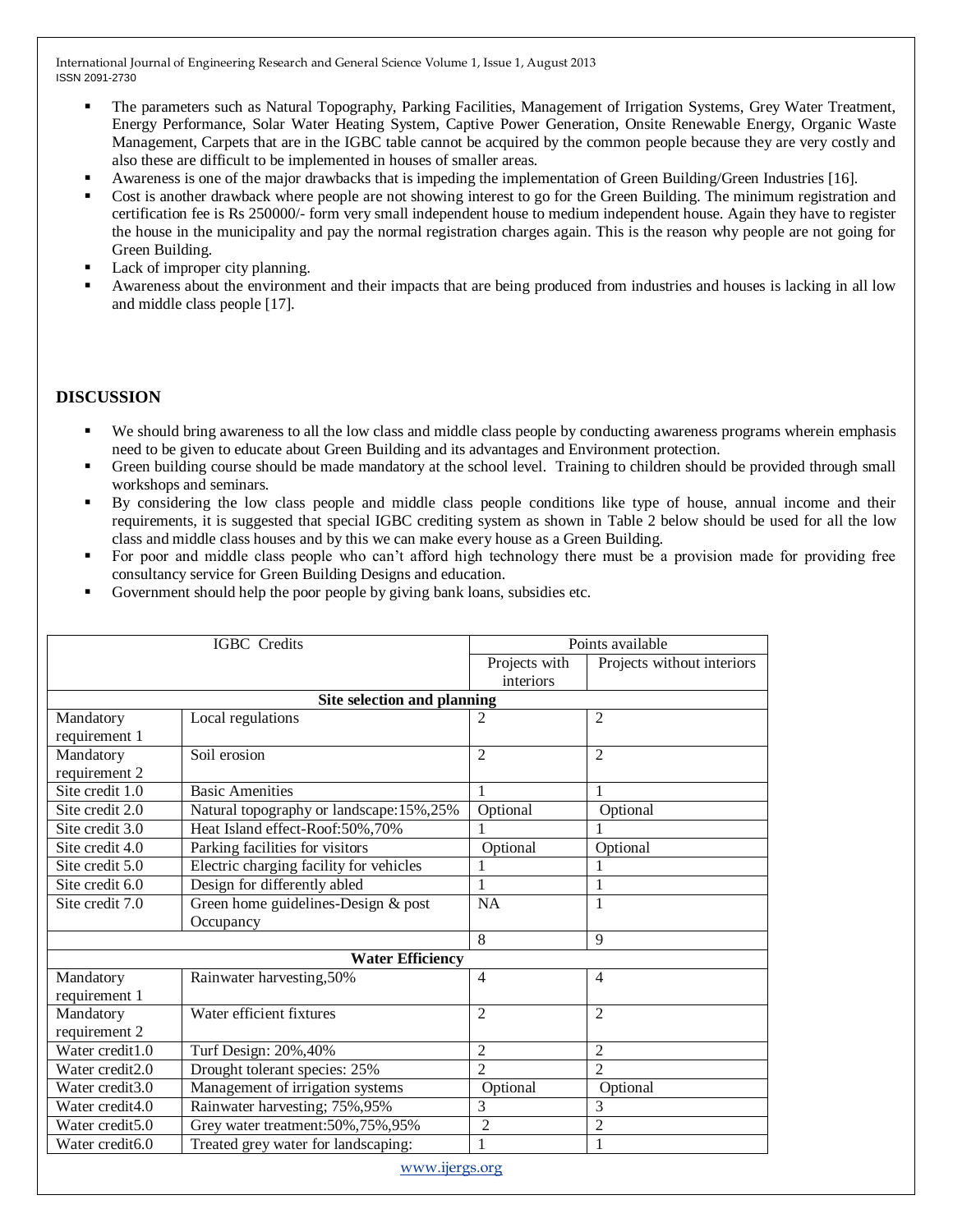|                     | 50%, 75%, 95%                            |                 |                |
|---------------------|------------------------------------------|-----------------|----------------|
| Water credit7.0     | Treated grey water for flushing:         | 1               | 1              |
|                     | 50%, 75%, 95%                            |                 |                |
| Water credit8.0     | Water efficient fixtures: 20%, 30%       | $\overline{2}$  | $\overline{2}$ |
| Water credit9.0     | Water metering                           | 1               | 1              |
|                     |                                          | $\overline{20}$ | 20             |
|                     | <b>Energy efficiency</b>                 |                 |                |
| Mandatory           | <b>CFC</b> free Equipment                | 1               | 1              |
| requirement 1       |                                          |                 |                |
| Mandatory           | Minimum energy performance               | 1               | 1              |
| requirement 2       |                                          |                 |                |
| Energy Credit 1.0   | Energy performance                       | 10              | 10             |
| Energy Credit 2.0   | Energy metering                          | 1               | 1              |
| Energy Credit 3.0   | refrigerators                            | $\mathbf{1}$    | <b>NA</b>      |
| Energy Credit 4.0   | Solar water heating systems:             | 1               | 1              |
|                     | 50%.75%,95%                              |                 |                |
| Energy Credit 5.0   | Captive power generation                 | 1               | 1              |
| Energy Credit 6.0   | On-site renewable energy:                | $\overline{4}$  | $\overline{4}$ |
|                     | 2.5%, 5%, 7.5%, 10%                      |                 |                |
| Energy Credit 7.0   | Efficient luminaries & lighting power    | 1               | 1              |
|                     | density:20%                              |                 |                |
| Energy Credit 8.0   | Energy saving measures in other          | $\mathbf{1}$    | 1              |
|                     | appliances & equipment                   |                 |                |
|                     |                                          | 22              | 21             |
|                     | <b>Materials</b>                         |                 |                |
| Mandatory           | Separation of waste                      | $\overline{2}$  | $\mathfrak{2}$ |
| requirement 1       |                                          |                 |                |
| Material credit 1.0 | Waste deduction during construction: 75% | $\overline{2}$  | $\mathfrak{D}$ |
| Material credit 2.0 | Organic waste management, Post           | Optional        | Optional       |
|                     | occupancy: 50%, 95%                      |                 |                |
| Material credit 3.0 | Material with recycled content: 10%, 20% | $\overline{2}$  | $\overline{2}$ |
| Material credit 4.0 | Rapidly renewable materials: 2.5%, 5%    | $\overline{2}$  | $\mathbf{1}$   |
| Material credit 5.0 | Local materials: 50%,75%                 | $\overline{2}$  | $\overline{2}$ |
| Material credit 6.0 | Reuse of salvaged materials: 2.5%, 5%    | $\overline{2}$  | $\overline{2}$ |
| Material credit 7.0 | Certified wood based materials and       | 1               | 1              |
|                     | furniture: 50%, 75%                      |                 |                |
|                     |                                          | 13              | 12             |
|                     | Indoor environmental quality             |                 |                |
| Mandatory           | Tobacco smoke control                    | 1               | 1              |
| requirement 1       |                                          |                 |                |
| Mandatory           | Day lightning: 50%                       | 1               | 1              |
| requirement 2       |                                          |                 |                |
| Mandatory           | Fresh air ventilation                    | 1               | 1              |
| requirement 3       |                                          |                 |                |
| IEQ Credit 1.0      | Exhaust systems                          | 1               | <b>NA</b>      |
| IEQ Credit 2.0      | Enhanced fresh air ventilation: 30%      | $\mathbf{1}$    | $\mathbf{1}$   |
| IEQ Credit 3.0      | Low VOC materials                        | $\overline{2}$  | $\overline{2}$ |
| IEQ Credit 4.0      | Carpets:5%                               | Optional        | NA             |
| IEQ Credit 5.0      | Building flush out                       | 1               | NA             |
| IEQ Credit 6.0      | Day lightning: 75%, 85%, 95%             | $\overline{3}$  | 3              |
| IEQ Credit 7.0      | Cross ventilation                        | $\overline{2}$  | $\overline{2}$ |
|                     |                                          | 13              | 11             |
|                     | <b>Innovation and Design Process</b>     |                 |                |
| INN Credit 1.1      | Innovation and Design Process            | 1               | 1              |
| INN Credit 1.2      | <b>Innovation and Design Process</b>     | $\mathbf{1}$    | 1              |
| INN Credit 1.3      | <b>Innovation and Design Process</b>     | $\mathbf{1}$    | 1              |
| INN Credit 2.0      | <b>IGBC AP</b>                           | 1               | 1              |
|                     |                                          |                 |                |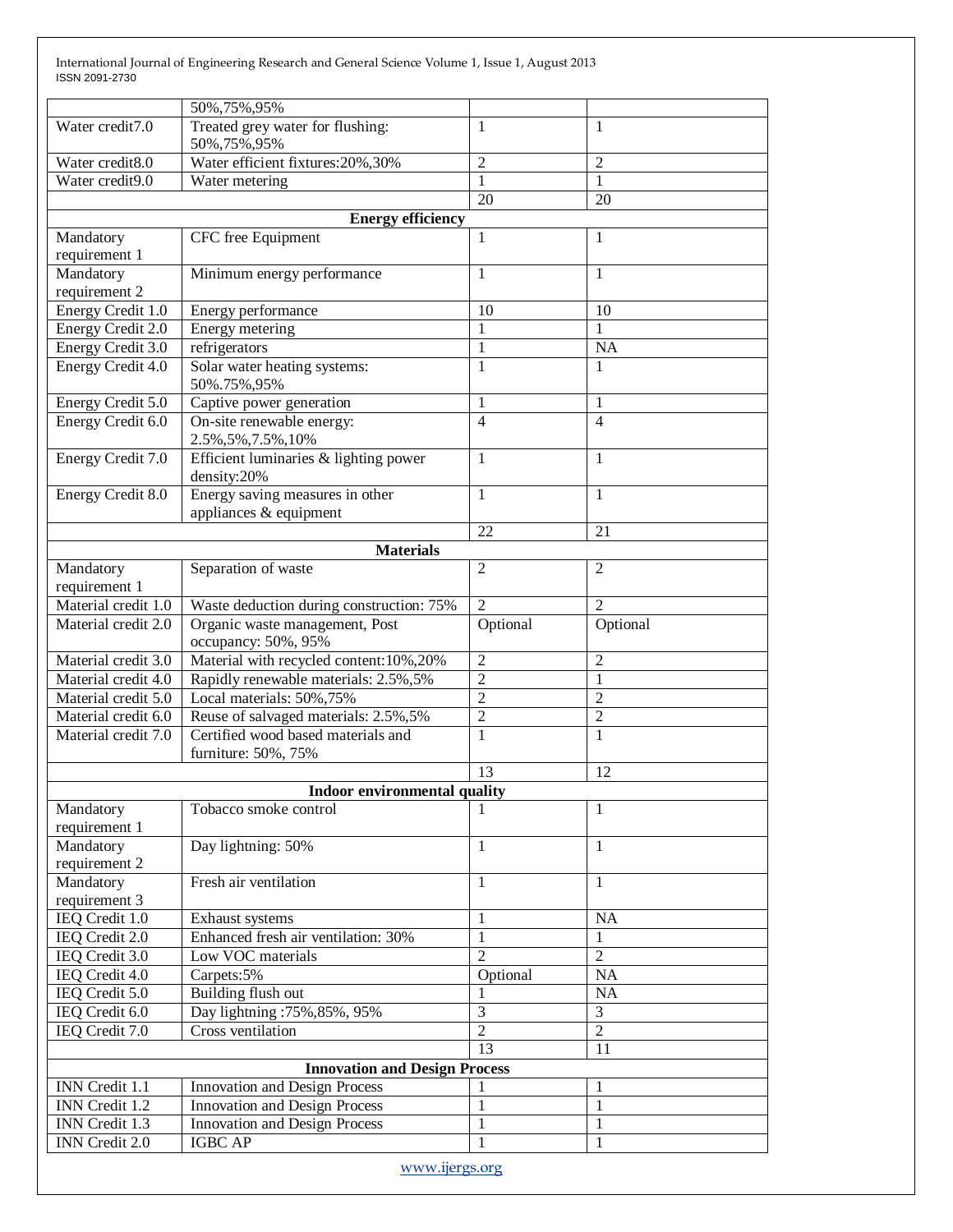| 80 |  |
|----|--|

#### **Table-2 IGBC Credit System for low and middle class Houses**

# **CONCLUSIONS**

Community awareness programs should be conducted to educate people about the resources and energy and the need and advantages of using green building concept. All the polluting industries shouldbe encouraged to implement green concept to reduce the pollution to save the environment.. Government should encourage implementation of Green Building concept by providing opportunity for subsidies and/or free consultation. Government and Banks should help the poor and middle class people by giving loans and subsidies as they can't afford the high technology due to cost factors. This approach can be spread by updating the green concept course from the primary school level itself. Various program, conference and training workshops must be launched on a regular basis. Green building is a boon to the society where energy and water consumption can be reduced. It also results in enhanced productivityand better health and safety conditions for occupants.

## **REFERENCES:**

[1] Andrew J. Nelson, Oliver Rakau, Philipp Dorrenberg, Green Buildings A niche becomes mainstram, Deutsche Bank Research, April 12, 2010.

[2] JOHN H. REPOSA, JR., PH.D., LEEDTM-AP, CGPComparison of USGBC LEED for Homes and the NAHB National Green Building Program, International Journal of Construction Education and Research, 5:108–120, 2009.

[3] CHRISTINA M. HEPNER, RICHARD A. BOSER, PH.D., Architects' Perceptions of LEED Indoor Environmental Quality Checklist Items on Employee Productivity, International Journal of Construction Education and Research, 2:193–208, 2006.

[4]National Association of Home Builders.(2009). ICC 700-2008 National Green Building Standard. Washington, D.C.: National Association of Home Builders.

[5] Rashid, M., Spreckelmeyer, K., &Angrisano, N. J. (2012). Green buildings, environmental awareness, and organizational image. *Journal of Corporate Real Estate*, *14*(1), 21-49.

[6] Wolcott, M., Brown, S., King, M., Ascher-Barnstone, D., Beyreuther, T., & Olsen, K. (2010). Model for Faculty, Student, and Practitioner Development in Sustainability Engineering through an Integrated Design Experience. *Journal of Professional Issues in Engineering Education and Practice*, *137*(2), 94-101.

[7] IGBC Home page, [www.igbc.in](http://www.igbc.in/)

[8] LEED Home page, [www.usgbc.org/leed](http://www.usgbc.org/leed)

*[9] GBCA Home page,* [www.gbca.org.au/](http://www.gbca.org.au/)

*[10] NZGBC Home Page,* [www.nzgbc.org.](http://www.nzgbc.org.nz/)**nz**

*[11]GBCSA Home page,* [www.gbcsa.org.za/](http://www.gbcsa.org.za/)

*[12] CaGBC Home page,* [www.cagbc.org/](http://www.cagbc.org/)

[13] Singh, Amanjeet, Matt Syal, Sinem Korkmaz, and Sue Grady. "Costs and benefits of IEQ improvements in LEED office buildings." *Journal of Infrastructure Systems* 17, no. 2 (2010): 86-94.

[14] Seifert, B. M. (2008). District of Columbia Green Building Act of 2006 and Its Implications for Sureties. *Journal of Professional Issues in Engineering Education and Practice*, *134*(1), 84-86)